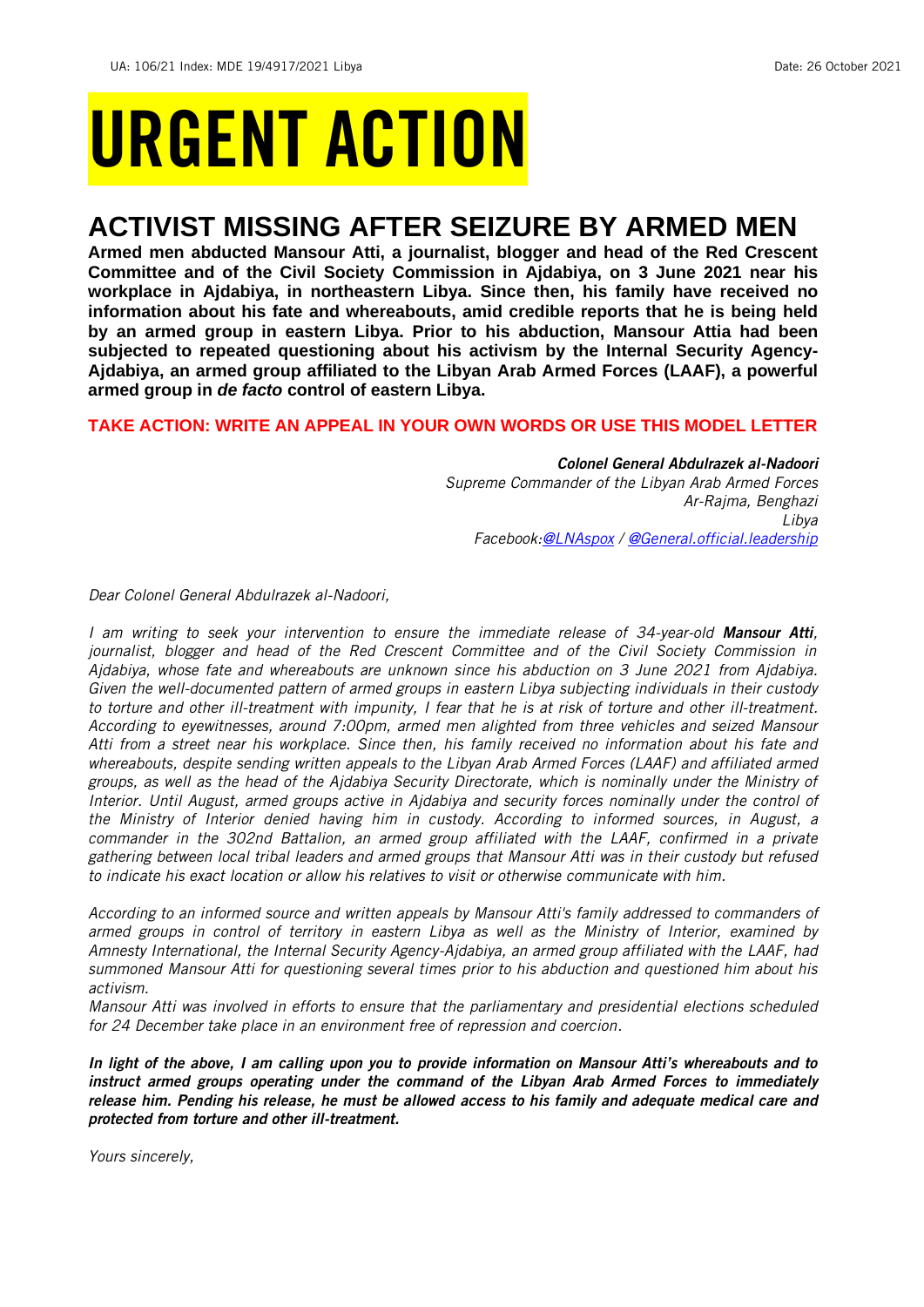### **ADDITIONAL INFORMATION**

Since 2014, Libya has been divided between two entities and parallel institutions competing for legitimacy and territorial control. As part of a UN mediated process, 75 members of the Libyan Political Dialogue Forum (LPDF) agreed on a roadmap to bring an end to the political crisis and appointed a Government of National Unity (GNU) in March 2021 tasked with preparing for presidential and parliamentary elections on 24 December 2021. Since then, the GNU has been struggling to exercise effective control over Libyan territory, as armed groups continue to control large swathes of Libyan territory and political divisions persisted. The political crisis deepened after the GNU faced a contentious and widely criticized vote of no-confidence by the House of Representatives (HoR), Libya's parliament, on 21 September 2021. Several parliamentarians said that they voted against the motion of noconfidence and challenged the tally reported by media as forged. Some municipalities, particularly in the west, publicly denounced the vote. Prime Minister Abdelhamid Al-Debiba also rejected the motion and called for protests in support of the GNU, as hundreds took to the streets in protests in cities in western Libya. Following the vote, the United Nations Support Mission in Libya confirmed that the GNU remained the legitimate government and called on the HoR to focus on the preparation of the constitutional and legislative framework for the 24 December 2021 elections.

On 9 September 2021, Abdullah Belhaiq, the spokesperson for HoR, publicly announced that the HoR passed the presidential elections law. On 4 October, he further announced that the HoR passed the parliamentary elections law. A number of parliamentarians and other politicians and officials claimed that both laws were invalid, citing the absence of a parliamentary vote, other procedural irregularities and violations of the roadmap endorsed by the LPDF.

Khalifa Haftar leads the Libyan Arab Armed Forces (LAAF), an armed group which exercises effective control over large swaths of eastern and southern Libya, either directly or through allied armed groups. On 22 September 2021, Khalifa Haftar named Abdulrazek al-Nadoori as Commander of the LAAF temporarily until 24 December 2021. According to an article of the aforementioned presidential elections law, all presidential candidates must vacate their official or military posts three months ahead of the elections. Khalifa Heftar was appointed to the then newly created position of Commander of the LAAF in March 2015 by the HoR.

Armed groups and militias across Libya have been subjecting activists and human rights defenders to attacks including abductions and other unlawful deprivation of liberty, assassinations, surveillance, death threats and other intimidation. For instance, lawyer and activist Hanan al-Barasi was shot dead on 10 November 2020 in broad daylight in the street in Bengahzi, after she denounced corruption by the LAAF and criticized one of Khalifa Hafter's sons. In 2021, several activists told Amnesty International that they were threatened by members of various militias and armed groups affiliated with either the GNU or the LAAF,due to their activism in connection to the scheduled elections. On 26 September 2021, unknown armed men abducted Emad al-Harati, head of the National Youth League, from his Tripoli office. He had publicly called for protests in support of holding the elections as scheduled on the day of his abduction, as well as three days prior.

Amnesty International documented abductions between 2019 and 2021 by armed groups affiliated with the LAAF of residents of Ajadabiya and surrounding areas from the Magharba tribe, over their perceived affiliation to and support of Ibrahim Jadran, former leader of the Petroleum Facilities Guard, an armed group at odds with the LAAF. Former detainees told Amnesty International that they were subjected to torture and other ill-treatment, while in custody. According to Ajdabiya residents, in June 2021, armed men confiscated copies of a local newspaper that included a story on the abduction of Mansour Atti from various distribution places in the city.

#### **PREFERRED LANGUAGE TO ADDRESS TARGET:** Arabic and English

You can also write in your own language.

#### **PLEASE TAKE ACTION AS SOON AS POSSIBLE UNTIL: 21 December 2021**

Please check with the Amnesty office in your country if you wish to send appeals after the deadline.

**NAME AND PRONOUN: Mansour Atti** (He/Him)